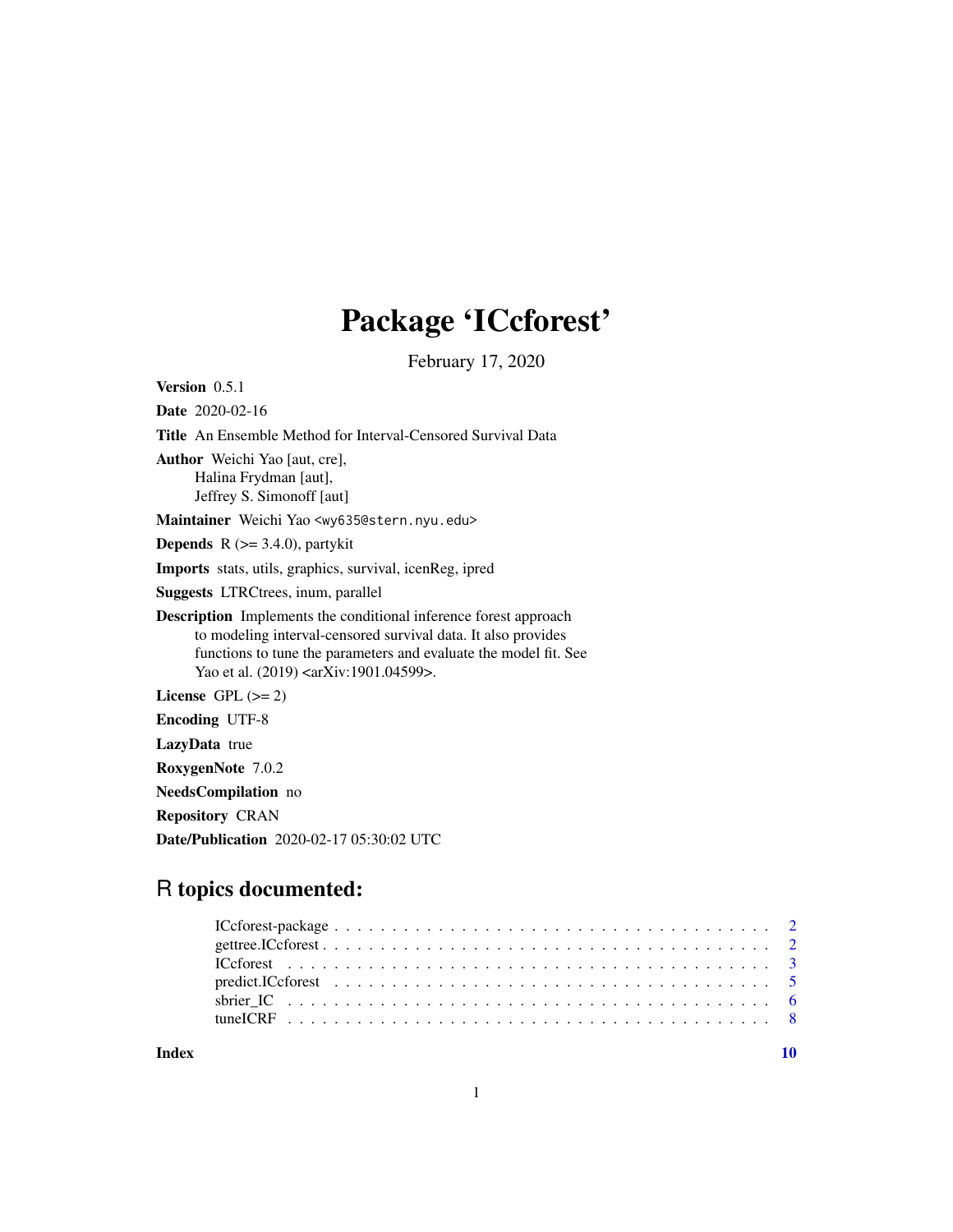<span id="page-1-0"></span>ICcforest-package *Construct a conditional inference forest model for interval-censored survival data*

## Description

Construct a conditional inference forest model for interval-censored survival data. The main function of this package is [ICcforest](#page-2-1).

## Details

Problem setup and existing methods: In many situations, the survival time cannot be directly observed and it is only known to have occurred in an interval obtained from a sequence of examination times. Methods like the Cox proportional hazards model rely on restrictive assumptions such as proportional hazards and a log-linear relationship between the hazard function and covariates. Furthermore, because these methods are often parametric, nonlinear effects of variables must be modeled by transformations or expanding the design matrix to include specialized basis functions for more complex data structures in real world applications. The function [ICtree](#page-0-0) in the LTRCtrees package provides a conditional inference tree method for interval-censored survival data, as an extension of the conditional inference tree method [ctree](#page-0-0) for right-censored data. Tree estimators are nonparametric and as such often exhibit low bias and high variance. Ensemble methods like bagging and random forest can reduce variance while preserving low bias.

ICcforest model: This package implements [ICcforest](#page-2-1), which extends the conditional inference forest (see [cforest](#page-0-0)) to interval censored data. [ICcforest](#page-2-1) uses conditional inference survival trees (see [ICtree](#page-0-0)) as base learners. The main function [ICcforest](#page-2-1) fits a conditional inference forest for interval-censored survival data, with parameter mtry tuned by [tuneICRF](#page-7-1); [gettree.ICcforest](#page-1-1) extracts the i-th individual tree from the established ICcforest objects; and [predict.ICcforest](#page-4-1) computes predictions from ICcforest objects.

## See Also

[ICcforest](#page-2-1)[,gettree.ICcforest,](#page-1-1)[predict.ICcforest,](#page-4-1)[tuneICRF](#page-7-1)[,sbrier\\_IC](#page-5-1)

<span id="page-1-1"></span>gettree.ICcforest *Extract an individual tree from an ICcforest object*

#### Description

Extract the i-th individual tree from the established ICcforest. The resulting object can be printed or plotted, and predictions can be made using it.

#### Usage

## S3 method for class 'ICcforest'  $gettree(object, tree = 1L, ...)$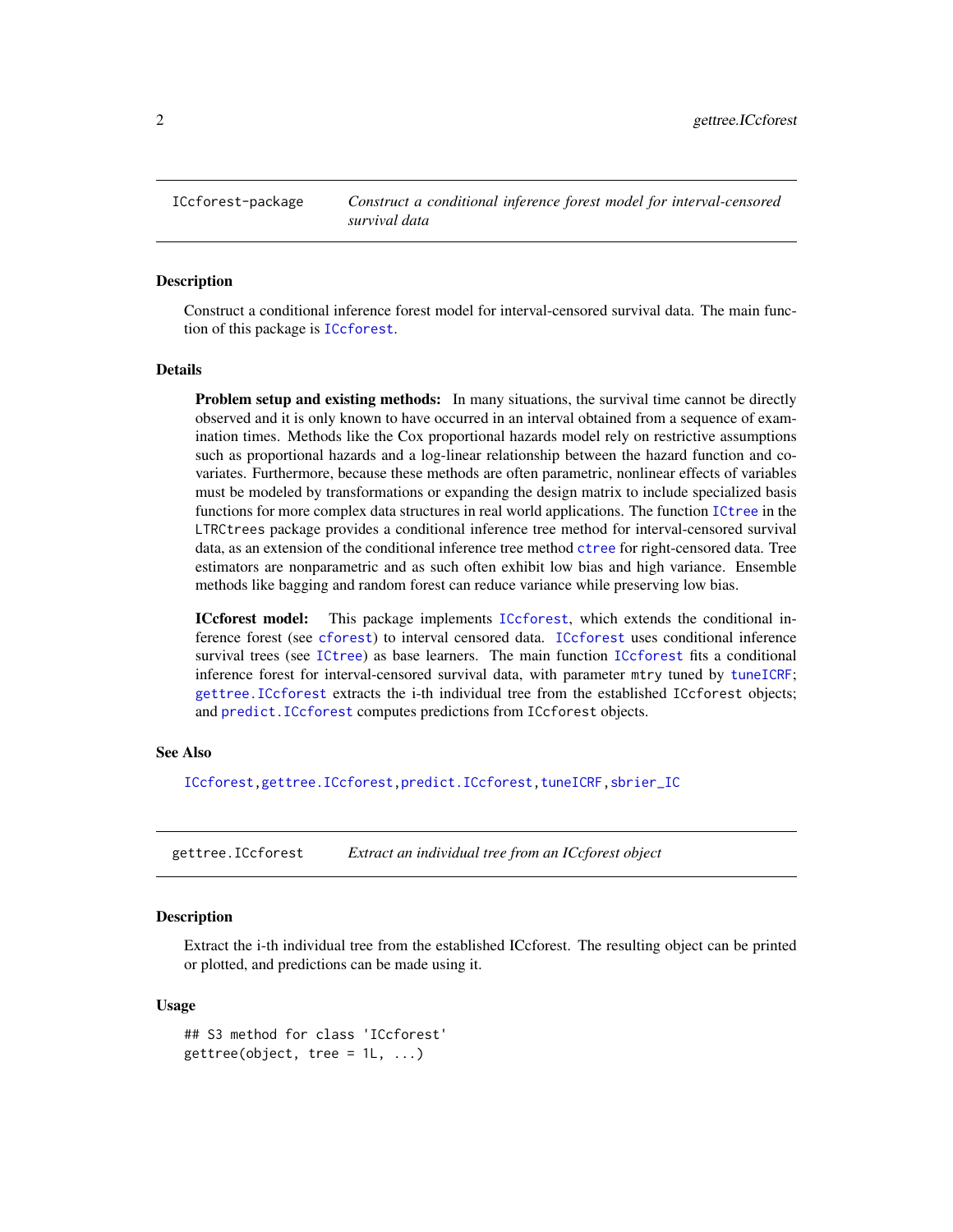#### <span id="page-2-0"></span>**ICcforest** 3

#### Arguments

| object  | an object as returned by ICcforest.                            |
|---------|----------------------------------------------------------------|
| tree    | an integer, the number of the tree to extract from the forest. |
| $\cdot$ | additional arguments.                                          |

## Value

An object of class [party](#page-0-0).

#### Examples

```
#### Example with dataset miceData
library(icenReg)
data(miceData)
## For ICcforest to run, Inf should be set to be a large number, for example, 9999999.
idx_inf <- (miceData$u == Inf)
miceData$u[idx_inf] <- 9999999.
## First, fit an iterval-censored conditional inference forest
Cforest <- ICcforest(formula = Surv(1, u, type="interval2")~grp, data = miceData, ntree = 50L)
## Extract the 50-th tree from the forest
plot(gettree(Cforest, tree = 50L))
```
<span id="page-2-1"></span>

| ICcforest |  | Fit a conditional inference forest for interval-censored survival data |  |
|-----------|--|------------------------------------------------------------------------|--|

#### Description

An implementation of the random forest and bagging ensemble algorithms utilizing conditional inference trees as base learners for interval-censored survival data.

## Usage

```
ICcforest(
  formula,
  data,
 mtry = NULL,
 ntree = 100L,
 applyfun = NULL,cores = NULL,
  na.action = na.pass,
  suppress = TRUE,trace = TRUE,perturb = list(replace = FALSE, fraction = 0.632),
```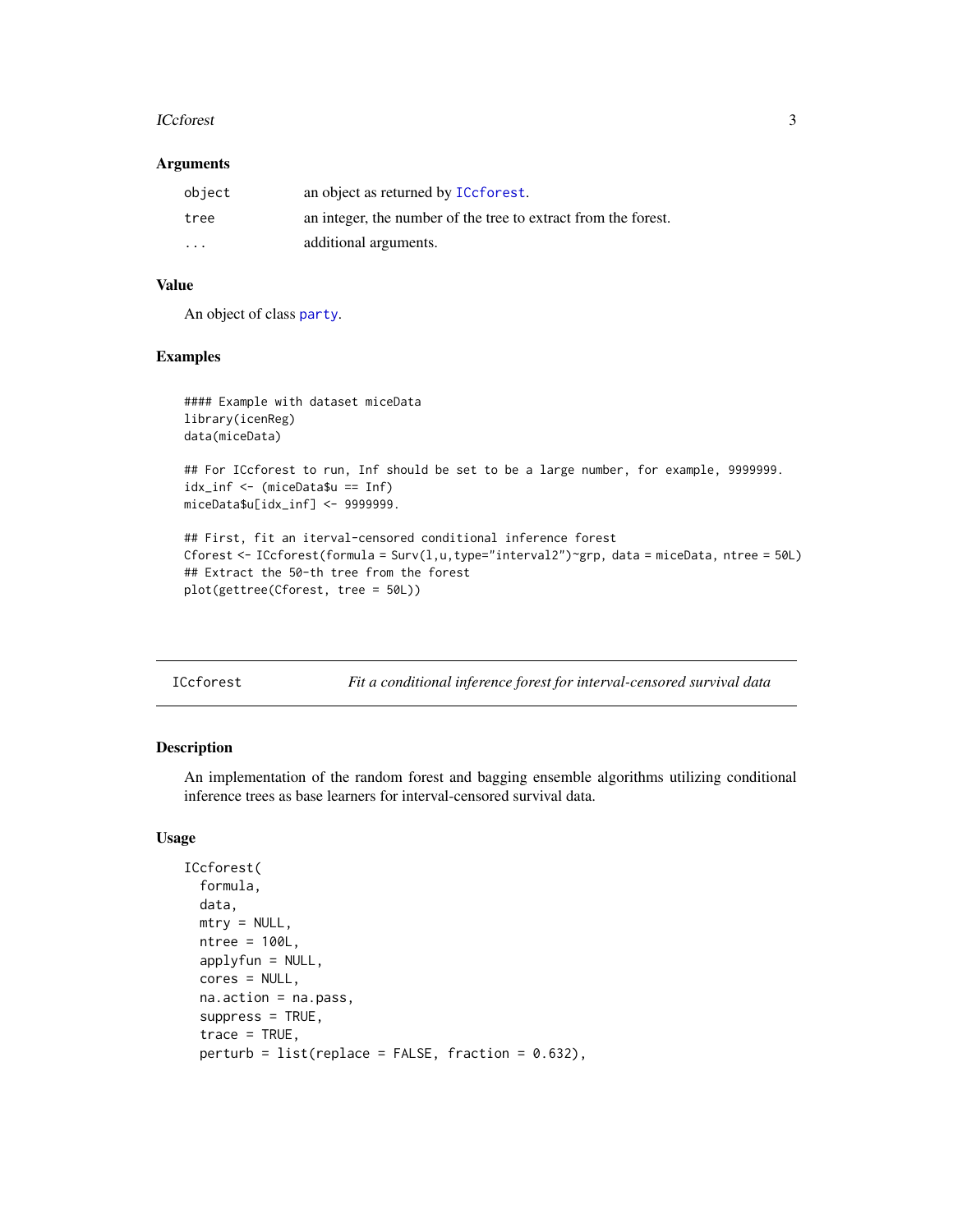```
control = partykit::ctree_control(teststat = "quad", testtype = "Univ", mincriterion =
  0, saveinfo = FALSE, minsplit = nrow(data) * 0.15, minbucket = nrow(data) * 0.06),
  ...
\mathcal{L}
```
## Arguments

| formula   | a formula object, with the response being a Surv object, with form<br>Surv(time1,time2,type="interval2").                                                                                                                                                                        |
|-----------|----------------------------------------------------------------------------------------------------------------------------------------------------------------------------------------------------------------------------------------------------------------------------------|
| data      | a data frame containing the variables named in formula.                                                                                                                                                                                                                          |
| mtry      | number of input variables randomly sampled as candidates at each node for<br>random forest like algorithms. The default mtry is tuned by tuneICRF.                                                                                                                               |
| ntree     | an integer, the number of the trees to grow for the forest. ntree = 100L is set by<br>default.                                                                                                                                                                                   |
| applyfun  | an optional lapply-style function with arguments $function(X, FUN, \ldots)$ . It<br>is used for computing the variable selection criterion. The default is to use the<br>basic lapply function unless the cores argument is specified (see below). See<br>ctree control.         |
| cores     | numeric. If set to an integer the applyfun is set to mclapply with the desired<br>number of cores. See ctree_control.                                                                                                                                                            |
| na.action | a function which indicates what should happen when the data contain missing<br>values.                                                                                                                                                                                           |
| suppress  | a logical specifying whether the messages from getFitEsts are suppressed. If<br>FALSE, the messages are printed. suppress = TRUE is set by default.                                                                                                                              |
| trace     | whether to print the progress of the search of the optimal value of mtry when<br>mtry is not specified (see tuneICRF). trace = TRUE is set by default.                                                                                                                           |
| perturb   | a list with arguments replace and fraction determining which type of resam-<br>pling, with replace = TRUE referring to the n-out-of-n bootstrap and replace =<br>FALSE referring to sample splitting. fraction is the proportion of observations<br>to draw without replacement. |
| control   | a list of control parameters, see ctree_control. control parameters minsplit,<br>minbucket have been adjusted from the cforest defaults. Other default values<br>correspond to those of the default values used by ctree_control.                                                |
| .         | additional arguments.                                                                                                                                                                                                                                                            |

## Details

ICcforest returns an ICcforest object. The object belongs to the class ICcforest, as a subclass of [cforest](#page-0-0). This function extends the conditional inference survival forest algorithm in [cforest](#page-0-0) to fit interval-censored survival data.

## Value

An object of class ICcforest, as a subclass of [cforest](#page-0-0).

<span id="page-3-0"></span>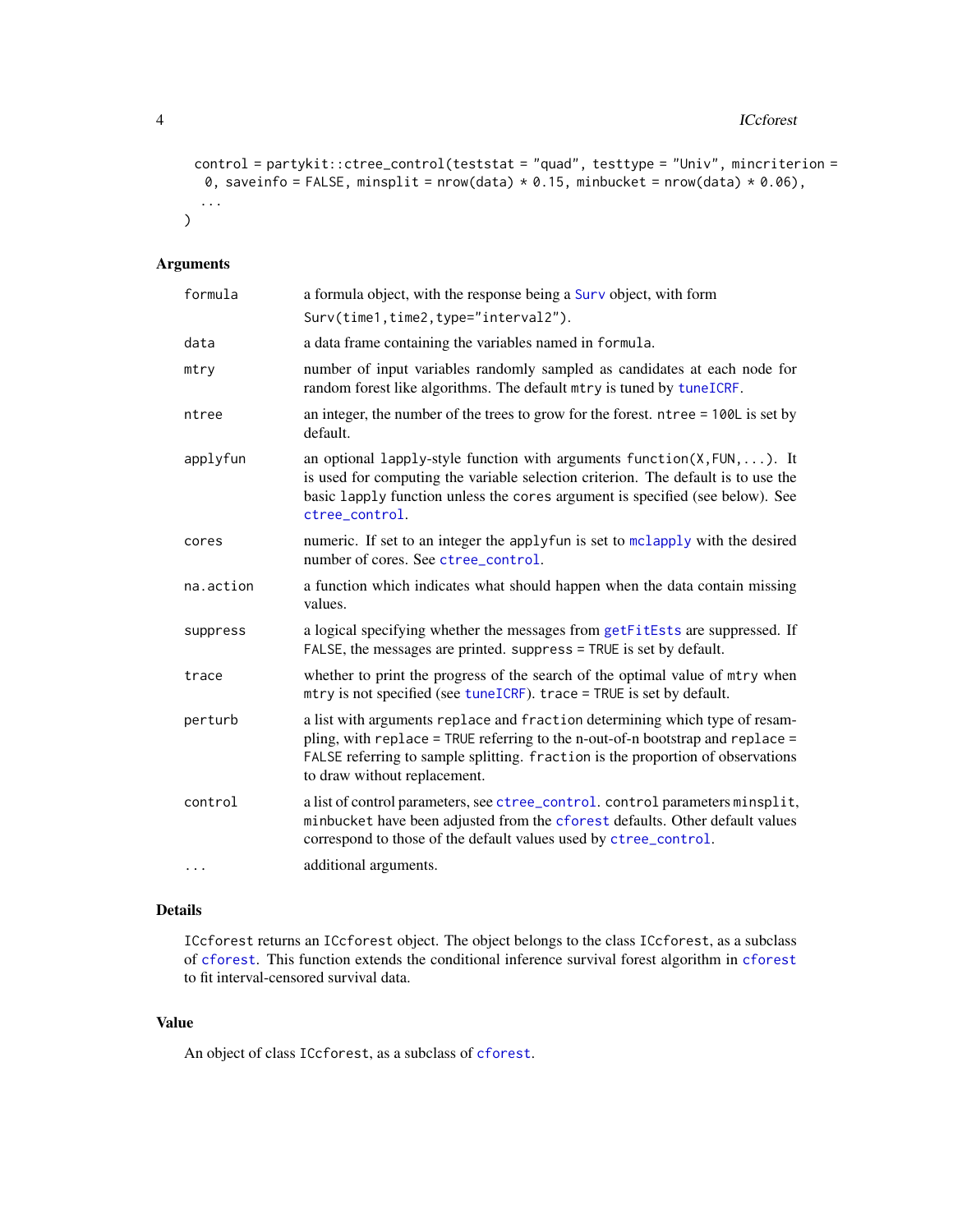## <span id="page-4-0"></span>predict.ICcforest 5

## See Also

[predict.ICcforest](#page-4-1) for prediction, [gettree.ICcforest](#page-1-1) for individual tree extraction, and [tuneICRF](#page-7-1) for mtry tuning.

## Examples

```
#### Example with miceData
library(icenReg)
data(miceData)
## For ICcforest to run, Inf should be set to be a large number, for example, 9999999.
miceData$u[miceData$u == Inf] <- 9999999.
## Fit an iterval-censored conditional inference forest
Cforest <- ICcforest(Surv(1, u, type = "interval2") ~ grp, data = miceData)
```
<span id="page-4-1"></span>predict.ICcforest *Predict from an ICcforest model*

## Description

Compute predictions from ICcforest objects.

#### Usage

```
## S3 method for class 'ICcforest'
predict(
 object,
 newdata = NULL,
 OOB = FALSE,suppress = TRUE,
  type = c("response", "prob", "weights", "node"),
  FUN = NULL,
  simplify = TRUE,
  scale = TRUE,
  ...
\lambda
```
#### Arguments

| object   | an object as returned by ICcforest.                                                                                                                 |
|----------|-----------------------------------------------------------------------------------------------------------------------------------------------------|
| newdata  | an optional data frame containing test data.                                                                                                        |
| 00B      | a logical specifying whether out-of-bag predictions are desired<br>(only if newdata $=$ NULL).                                                      |
| suppress | a logical specifying whether the messages from getFitEsts are suppressed. If<br>FALSE, the messages are printed. suppress = TRUE is set by default. |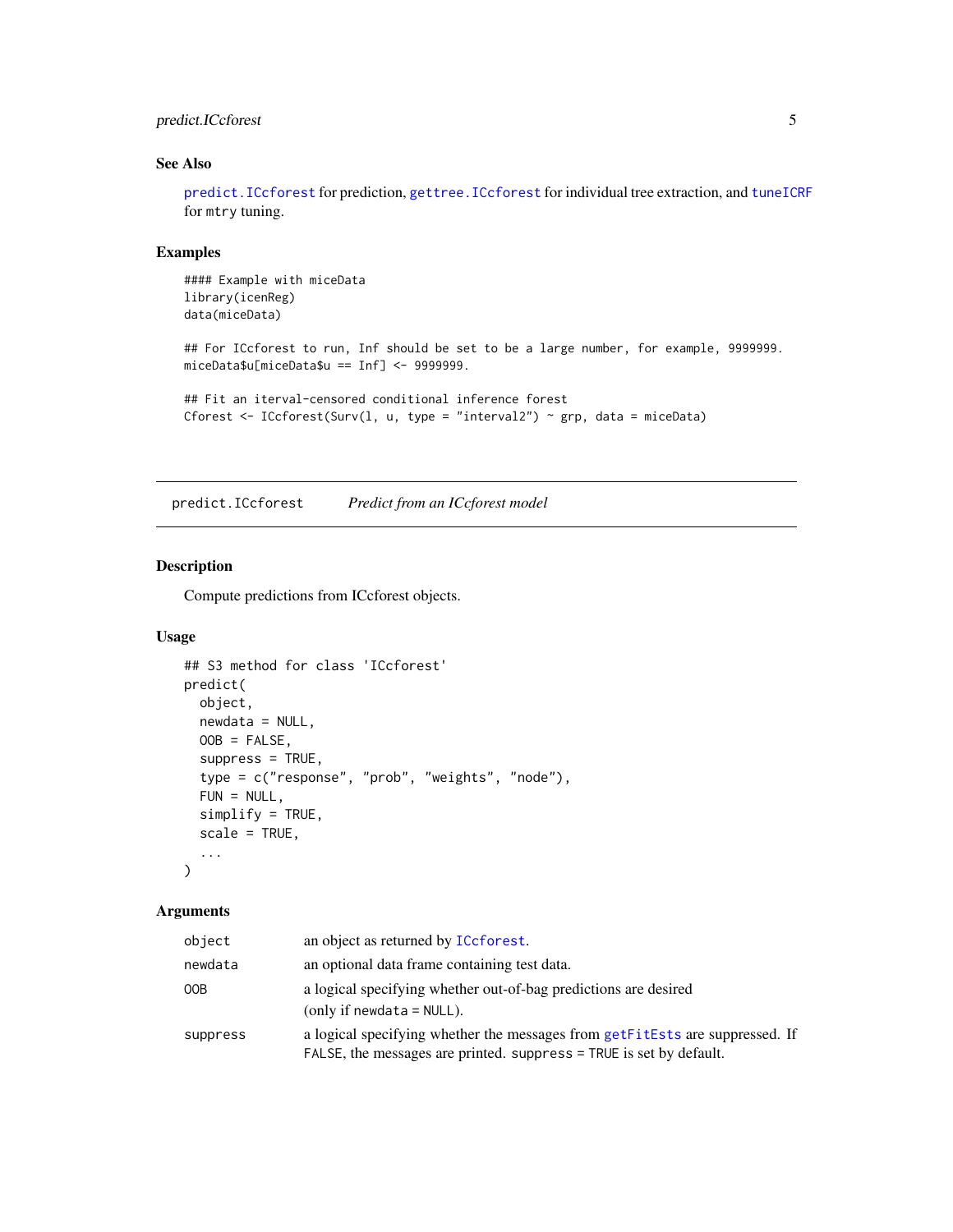<span id="page-5-0"></span>

| type       | a character string denoting the type of predicted value returned.                                                                                                                                                                                                                                                                                                                                                                                                           |
|------------|-----------------------------------------------------------------------------------------------------------------------------------------------------------------------------------------------------------------------------------------------------------------------------------------------------------------------------------------------------------------------------------------------------------------------------------------------------------------------------|
|            | For "type = response", the mean of a numeric response, the median survival<br>time for the interval-censored response is returned. For "type = prob", a list<br>with the survival function constructed using the non-parametric maximum like-<br>lihood estimator for each observation is returned. "type = weights" returns an<br>integer vector of prediction weights. For type = "node", a list of terminal node<br>ids for each of the trees in the forest is returned. |
| <b>FUN</b> | a function to compute summary statistics. Predictions for each node must be<br>computed based on arguments $(y, w)$ where y is the response and w are case<br>weights.                                                                                                                                                                                                                                                                                                      |
| simplify   | a logical indicating whether the resulting list of predictions should be converted<br>to a suitable vector or matrix (if possible), see cforest.                                                                                                                                                                                                                                                                                                                            |
| scale      | a logical indicating scaling of the nearest neighbor weights by the sum of weights<br>in the corresponding terminal node of each tree, see cforest.                                                                                                                                                                                                                                                                                                                         |
| $\cdots$   | additional arguments.                                                                                                                                                                                                                                                                                                                                                                                                                                                       |

## Value

An object of class ICcforest, as a subclass of [cforest](#page-0-0).

## See Also

[sbrier\\_IC](#page-5-1) for evaluation of model fit for interval-censored data

#### Examples

```
library(icenReg)
data(miceData)
## For ICcforest to run, Inf should be set to be a large number, for example, 9999999.
miceData$u[miceData$u == Inf] <- 9999999.
## First, fit an iterval-censored conditional inference forest
Cforest <- ICcforest(formula = Surv(l, u, type="interval2")~grp, data = miceData)
## Predict the survival function constructed using the non-parametric maximum likelihood estimator
Pred <- predict(Cforest, type = "prob")
## Out-of-bag prediction of the median survival time
PredOOB <- predict(Cforest, type = "response", OOB = TRUE)
```
<span id="page-5-1"></span>sbrier\_IC *Model Fit For Interval-Censored Data*

#### Description

Compute the (integrated) Brier score to evaluate the model fit for interval-censored survival data.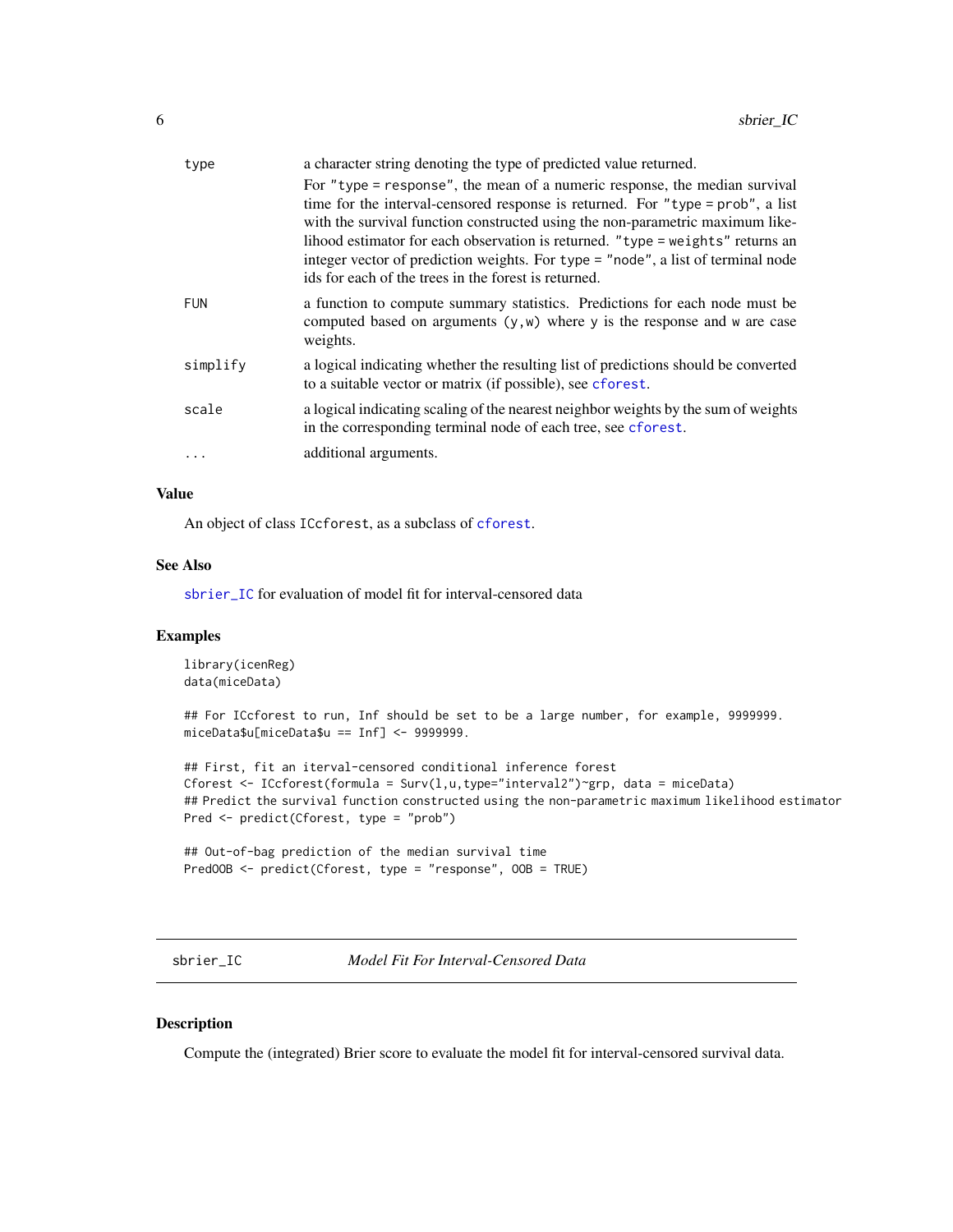#### <span id="page-6-0"></span>sbrier\_IC 7 7 and 7 and 7 and 7 and 7 and 7 and 7 and 7 and 7 and 7 and 7 and 7 and 7 and 7 and 7 and 7 and 7 and 7 and 7 and 7 and 7 and 7 and 7 and 7 and 7 and 7 and 7 and 7 and 7 and 7 and 7 and 7 and 7 and 7 and 7 and

## Usage

```
sbrier_IC(
 obj,
 pred,
 btime = range(as.numeric(obj[, 1:2])),
  type = c("IBS", "BS")\lambda
```
#### Arguments

| obi   | an object of class Surv.                                                                                                                                                                                                                                   |
|-------|------------------------------------------------------------------------------------------------------------------------------------------------------------------------------------------------------------------------------------------------------------|
| pred  | predicted values. This can be a matrix of survival probabilities evaluated at a<br>sequence of time points for a set of new data, a list of survfit objects, a list<br>ic_np objects, or a list of ic_sp objects.                                          |
| btime | a vector of length two indicating the range of times that the scores are computed<br>on. The default b time is set to be the vector of the smallest and the largest values<br>among all left and right endpoints given in obj.                             |
| type  | a character string denoting the type of scores returned. For "IBS", the integrated<br>Brier score over the btime is returned. For "BS", the Brier score at every left<br>and right endpoint of all censoring intervals that lie within b time is returned. |

## Value

If type = "IBS", this returns the integrated Brier score.

If type = "BS", this returns the Brier scores.

#### References

S. Tsouprou. Measures of discrimination and predictive accuracy for interval-censored data. Master thesis, Leiden University. https://www.math.leidenuniv.nl/scripties/MasterTsouprou.pdf.

## Examples

```
### Example with dataset miceData
library(survival)
library(icenReg)
data(miceData)
```
## For proper evaluation, Inf should be set to be a large number, for example, 9999999. idx\_inf <- (miceData\$u == Inf) miceData\$u[idx\_inf] <- 9999999.

obj <- Surv(miceData\$l, miceData\$u, type = "interval2")

```
## Model fit for an NPMLE survival curve with survfit
pred <- survival::survfit(formula = Surv(l, u, type = "interval2") ~ 1, data = miceData)
# Integrated Brier score up to time = 642
sbrier_IC(obj, pred, btime = c(\theta, 642), type = "IBS")
```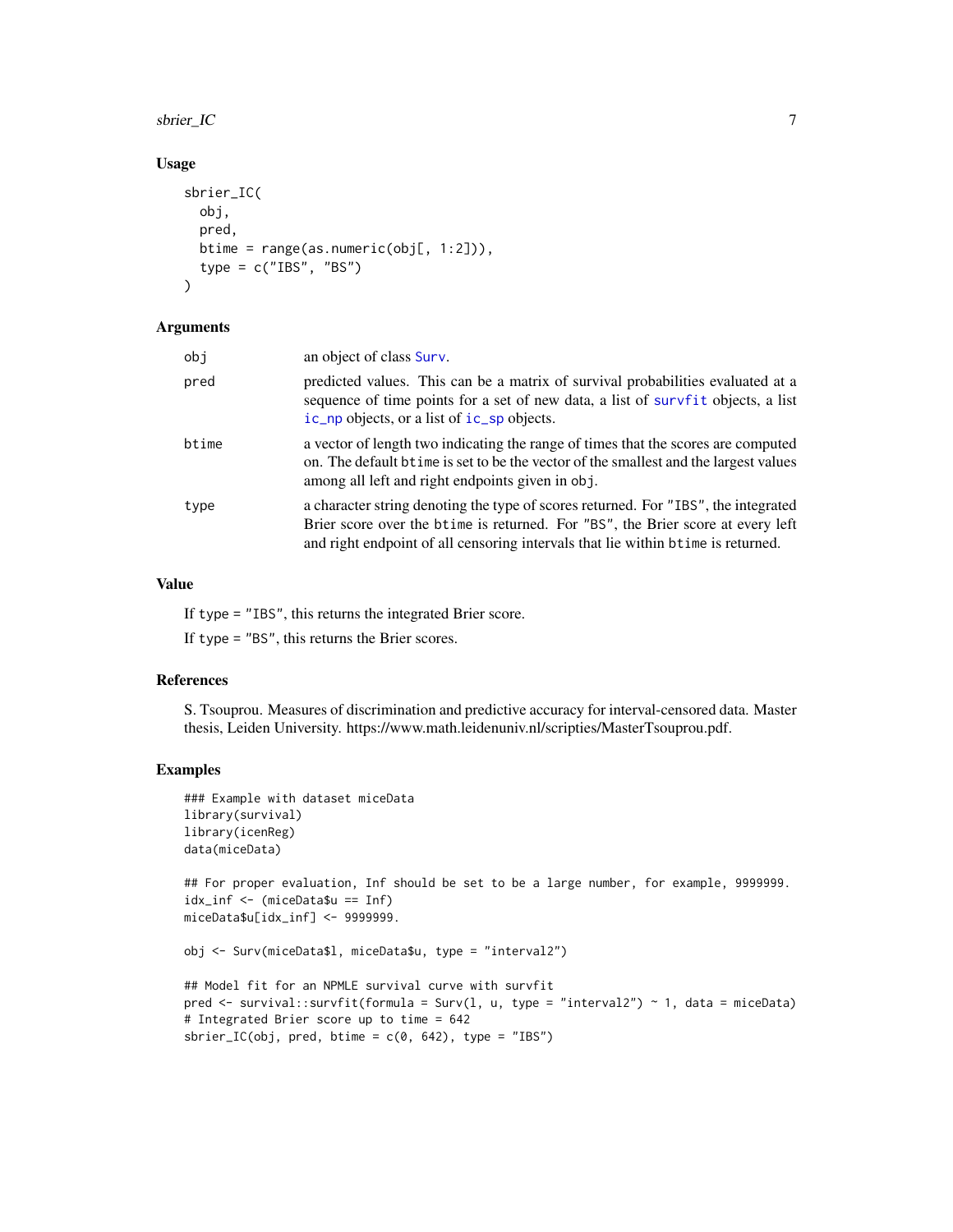```
## Model fit for a semi-parametric model with icenReg::ic_sp()
pred \le icenReg::ic_sp(formula = Surv(l, u, type = "interval2") \sim 1, data = miceData)
# Integrated Brier score up to the largest endpoints of all censoring intervals in the dataset
sbrier_IC(obj, pred, type = "IBS")
## Model fit for an NPMLE survival curve with icenReg::ic_np()
pred <- icenReg::ic_np(miceData[,c('l', 'u')])
# Brier score computed at every left and right endpoints of all censoring intervals in the dataset
sbrier_IC(obj, pred, type = "BS")
```
<span id="page-7-1"></span>

|  | tuneICRF |
|--|----------|
|  |          |

Tune mtry to the optimal value with respect to out-of-bag error for an *ICcforest model*

## Description

Starting with the default value of mtry, search for the optimal value (with respect to Out-of-Bag error estimate) of mtry for ICcforest.

#### Usage

```
tuneICRF(
  formula,
  data,
 mtryStart = NULL,
  stepFactor = 1.5,
  ntreeTry = 100L,
 control = partykit::ctree_control(teststat = "quad", testtype = "Univ", mincriterion =
  0, saveinfo = FALSE, minsplit = nrow(data) * 0.15, minbucket = nrow(data) * 0.06),
  suppress = TRUE,trace = TRUE,plot = FALSE,
  doBest = FALSE)
```
## Arguments

| formula    | a formula object, with the response being a Surv object, with form |  |  |
|------------|--------------------------------------------------------------------|--|--|
|            | Surv(time1,time2,type="interval2").                                |  |  |
| data       | a data frame containing the variables named in Formula.            |  |  |
| mtryStart  | starting value of mtry; default is sqrt(nvar).                     |  |  |
| stepFactor | at each iteration, $mtry$ is inflated (or deflated) by this value. |  |  |
| ntreeTry   | number of trees used at the tuning step.                           |  |  |

<span id="page-7-0"></span>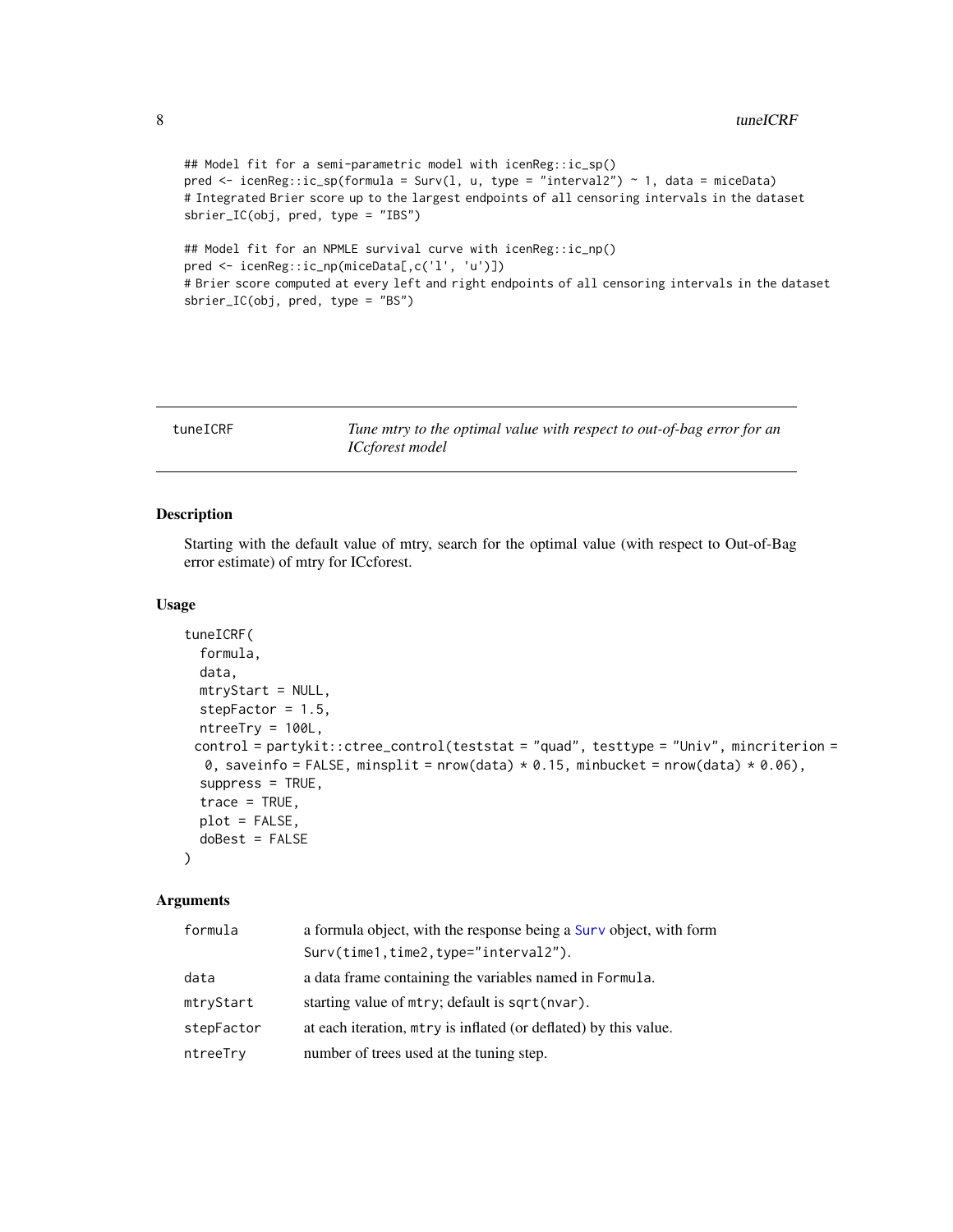#### <span id="page-8-0"></span>tuneICRF 9

| control  | a list with control parameters, see cforest. The default values correspond to<br>those of the default values used by ICcforest.                     |
|----------|-----------------------------------------------------------------------------------------------------------------------------------------------------|
| suppress | a logical specifying whether the messages from getFitEsts are suppressed. If<br>FALSE, the messages are printed. suppress = TRUE is set by default. |
| trace    | whether to print the progress of the search. trace = TRUE is set by default.                                                                        |
| plot     | whether to plot the out-of-bag error as a function of mtry.                                                                                         |
| doBest   | whether to run an ICcforest using the optimal mtry found.                                                                                           |

## Value

If doBest=FALSE (default), this returns the optimal mtry value of those searched.

If doBest=TRUE, this returns the ICcforest object produced with the optimal mtry.

## See Also

[sbrier\\_IC](#page-5-1) for evaluation of model fit for interval-censored data when searching for the optimal value of mtry.

## Examples

```
### Example with dataset tandmob2
library(icenReg)
data(miceData)
```
## For ICcforest to run, Inf should be set to be a large number, for example, 9999999. miceData\$u[miceData\$u == Inf] <- 9999999.

## Create a new variable to be selected from  $miceData$new = rep(1:4)$ 

```
## Tune mtry
mtryTune <- tuneICRF(Surv(1, u, type = "interval2") \sim grp + new, data = miceData)
```